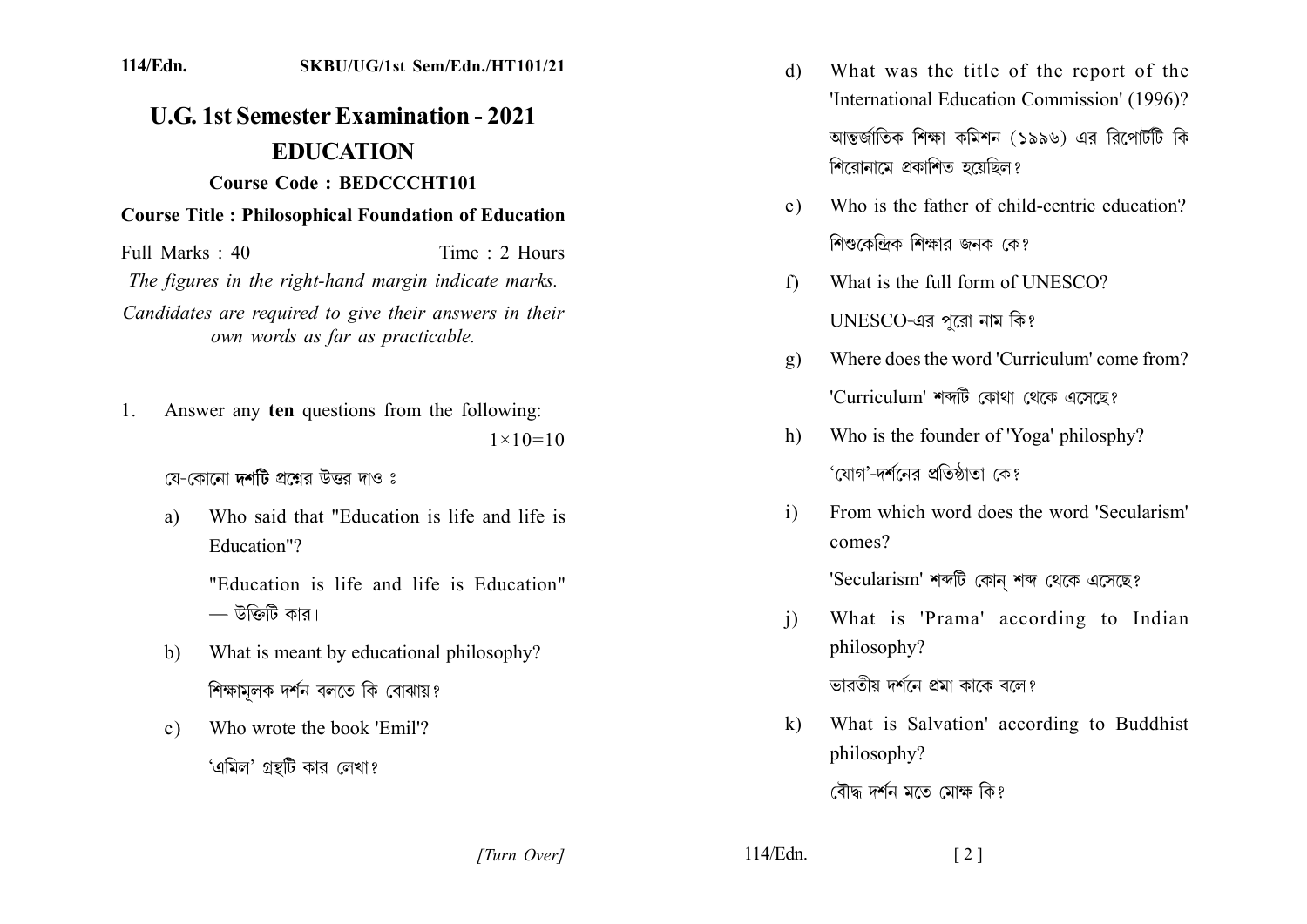- $1)$ Who is the author of the book "My Pedagogic Creed"? "My Pedagogic Creed" গ্রন্থটির লেখক কে?
- What does the word 'Jina' mean?  $m)$ 'জিন' শব্দটির অর্থ কি?
- Give a definition of democracy.  $n)$ গণতন্ত্রের একটি সংজ্ঞা দাও।
- Who wrote the book "Education and  $\Omega$ Democracy"?

"Education and Democracy" গ্রন্থটি কার লেখা?

- Answer any five questions: 2.  $2 \times 5 = 10$ যে-কোনো **পাঁচটি** প্ৰশ্নেব উত্তৰ দাও ঃ
	- What is education is broadest sense? a) ব্যাপক অৰ্থে শিক্ষা কাকে বলে?
	- $b)$ Write two characteristics of child-centric education.

শিশুকেন্দ্রিক শিক্ষার দটি বৈশিষ্ট্য লেখ।

- Write two purposes of "Learning to Know".  $c)$ 'জানার জন্য শিক্ষা' এর দটি উদ্দেশ্য লেখ।
- Write two advantages of individualistic aims  $\mathbf{d}$ of education

শিক্ষার ব্যক্তিতান্ত্রিক লক্ষ্যের দুটি সুবিধা লেখ।

 $\begin{bmatrix} 3 \end{bmatrix}$ 

- What are the two qualities of a teacher?  $e)$ শিক্ষকের দটি গুণাবলী কি কি?
- Which is the pure knowledge according to  $f$ Buddhist philosophy?

বৌদ্ধ দৰ্শন মতে শুদ্ধ জ্ঞান কোনটি?

- What are the two principles of Idealism?  $g)$ ভাববাদের দুটি মূল নীতি কি কি?
- $h)$ Write two characteristics of democracy. গণতন্ত্রের দুটি মূল বৈশিষ্ট্য লেখ।
- Answer any two questions:  $\mathcal{E}$  $5 \times 2 = 10$ যে-কোনো **দটি** প্রশ্নের উত্তর দাও ঃ
	- According to the "International Education a) Commission (1996), what are the main goals of education in the 21st century?

'আন্তর্জাতিক শিক্ষা কমিশন (১৯৯৬)' এর মতে একবিংশ শতাব্দীর শিক্ষার মল লক্ষ্যগুলি কি কি?

Discuss the role of a teacher as a problem b) solver and mentor.

> সমস্যা সমাধানকারী এবং পরামর্শদাতা হিসাবে শিক্ষকের ভূমিকা আলোচনা কর।

 $114/Edn$ .